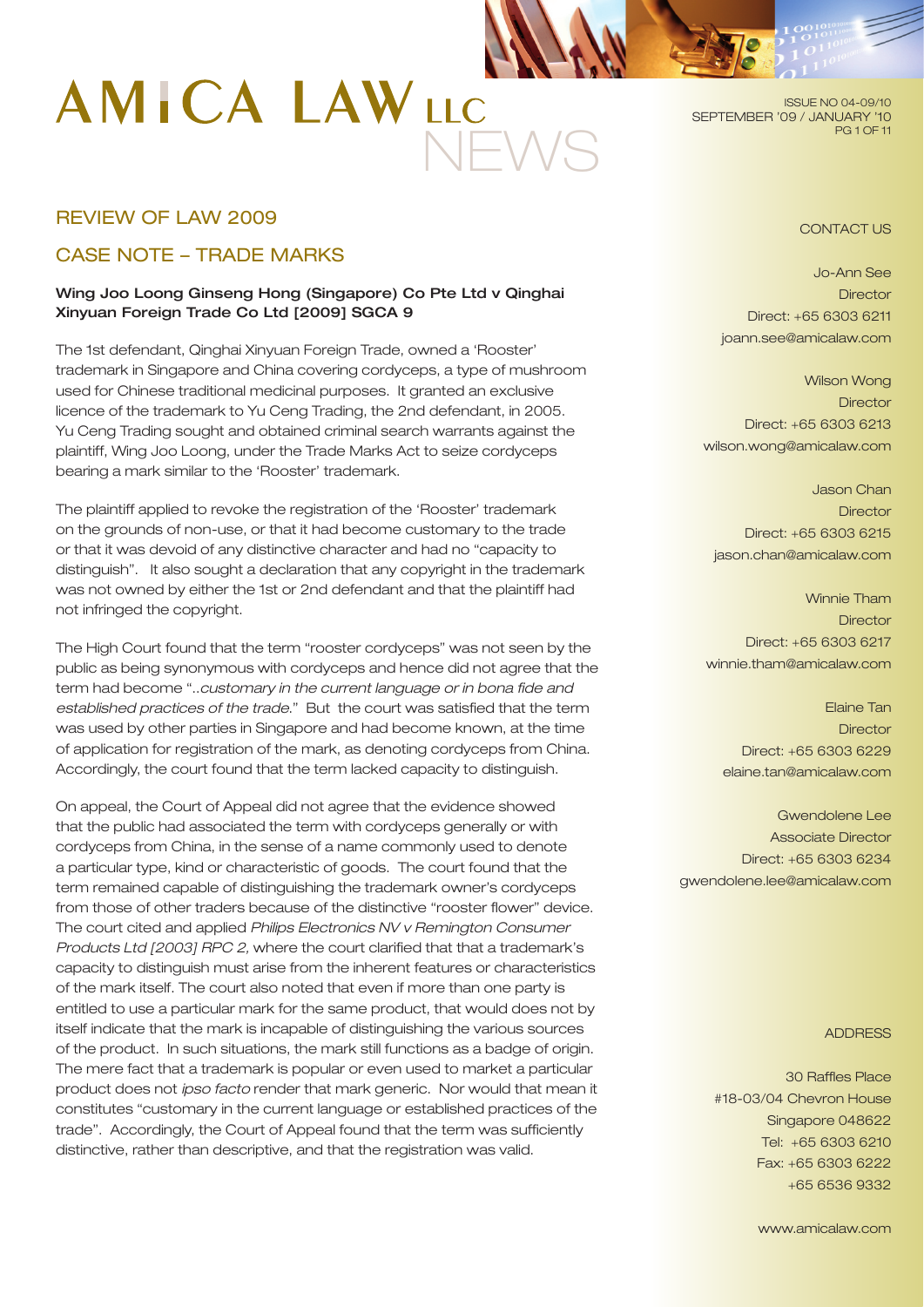

ISSUE NO 04-09/10 SEPTEMBER '09 / JANUARY '10 PG 2 OF 11

In relation to the issue of genuine use, the Court of Appeal opined that it should refrain from applying a single objective formula but rather, consider the facts of each individual case, such as the commercial volumes undertaken, length of the period during which the mark was used and the frequency of use. There was also no presumption that *de minimis* use should be disregarded. Rather, small or limited the use of a mark could suggests that the use is colourable or non-genuine. Genuine use of the mark should be proved by solid and objective evidence of effective and sufficient use of the mark in the market concerned, applying the ECJ decision in *La Mer Technology (2008) ETMR 9.* The court went on to find that the sales made by the exclusive licensee were genuine and not insubstantial and hence the claim for non-use failed.

# *Bad faith & misrepresentation*

The test to be applied in ascertaining bad faith was whether there was any relevant conduct that fell short of normally-accepted standards of commercial behavior and knowledge of facts which would have led an ordinary honest person to conclude there was a breach. The court held that the grounds of fraud or misrepresentation in section 23(4) Trade Marks Act only apply to the original registration, not registration of assignments of the mark. If there was fraud or misrepresentation in subsequent transactions, recourse would be by way of other civil claims. In any case, the court also found that in any case, assuming s. 23(4) applied to subsequent transactions, the plaintiff failed to discharge its burden of proving fraud and misrepresentation.

#### *Discretion not to grant relief*

Whilst the court found it unnecessary to consider whether it has a residual discretion to refuse relief as the grounds for revocation and invalidation had not been established, it proceeded to comment *obiter* that the power of revocation or invalidation in the Trade Marks Act did not include or confer any residual discretion on the court or registrar not to revoke or invalidate a registration where the grounds of invalidation and revocation have been established. Since the function of a trademark is to provide the proprietor with a monopoly over the use of the mark, there was no discretion to retain the mark on the register once those grounds are established. However the court added that even if it was wrong on this point, the court below had taken the correct approach in deciding how its discretion should be exercised.

# Chai Chyau Ling (trading as Racetech Auto) v. Racing Technology Pte Ltd [2009] SGHC 105

The plaintiff operated a business in the name of 'Racetech Auto' and had been using 'Racetech' as its trade name for over 20 years. She also registered 'RACETECH' as a trade mark in October 2006. The defendant operated a business known as 'Racing Technology Pte Ltd' and used a logo comprising the word 'RACE TECH', in a typeface similar to the registered trade mark. It also used a domain name and email address which included the words "RACE TECH". The plaintiff brought an action for infringement and passing off.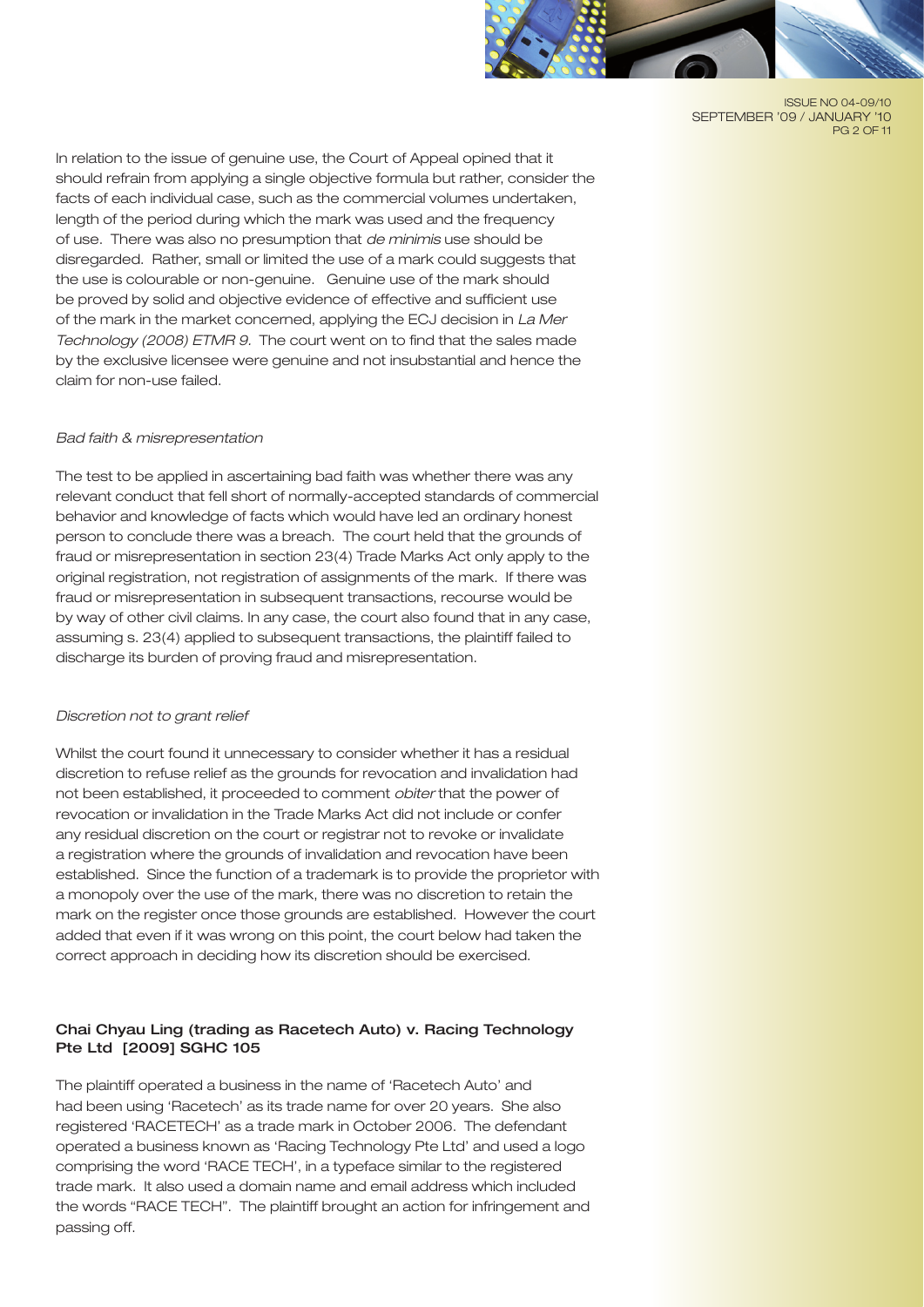#### ISSUE NO 04-09/10 SEPTEMBER '09 / JANUARY '10 PG 3 OF 11

#### *Trade Mark Infringement*

The court affirmed the following principles in an action for infringement:

The confusion must arise from the similarity between the offending sign and the trade mark, and relate to or concern usage on similar goods and services.

Following the Court of Appeal decision in *The Polo/Lauren Co. LP v. Shop-In Department Store Pte Ltd* [2006] 2 SLR 690, similarity between the marks does not automatically mean that there will be a likelihood of confusion. The likelihood of confusion on the part of the public must be shown to arise from the similarity between the marks.

The court is entitled to look beyond intrinsic factors in determining whether there would be confusion on the part of the public.

While the court agreed that the criterion of whether competing marks are "identical" must be interpreted strictly, a sign remains identical to the registered mark if the differences are so insignificant they would be unnoticed by the average customer. Similarities will also be considered in terms of visual, aural or phonetic, and conceptual similarities. Racing Technology argued that its logo was dissimilar to the registered trade mark due to differences in typefaces, colors and spacing. The court did not agree and observed that the differences between the marks were insignificant. The average consumer would not have an opportunity to make a direct comparison between the marks and notice the differences. The marks were derived from the same words and spelt identically. The distinctive feature of the trade mark is the combination of words "RACE" and "TECH". The differences in colour and typeface were also immaterial, since what remains distinctive in a word mark is the word itself. In any case, even if the marks were not identical, the visual similarity was compelling and there was a likelihood of confusion on the part of the general public, and not just car enthusiasts. The court cited with approval the approach in *Nation Fittings (M) Sdn Bhd v. Oystertec Plc and Another Suit* [2006] 1 SLR 712, that the average consumer is not necessarily extended in all cases to the general public, but can be limited to that portion of the general public which has an interest.

#### *Passing Off*

The court similarly found for the plaintiff under the claim for passing off. It found that there was sufficient goodwill in the plaintiff's business, notwithstanding the modest amounts spent on advertising, given that the business was profitable and running for more than 20 years. The court also found that the offending logo could pass of as the trade mark as the differences were minor. It was also probable that the plaintiff would have suffered some damage, given the likely lower level of expertise of the defendant and possible diversion of custom.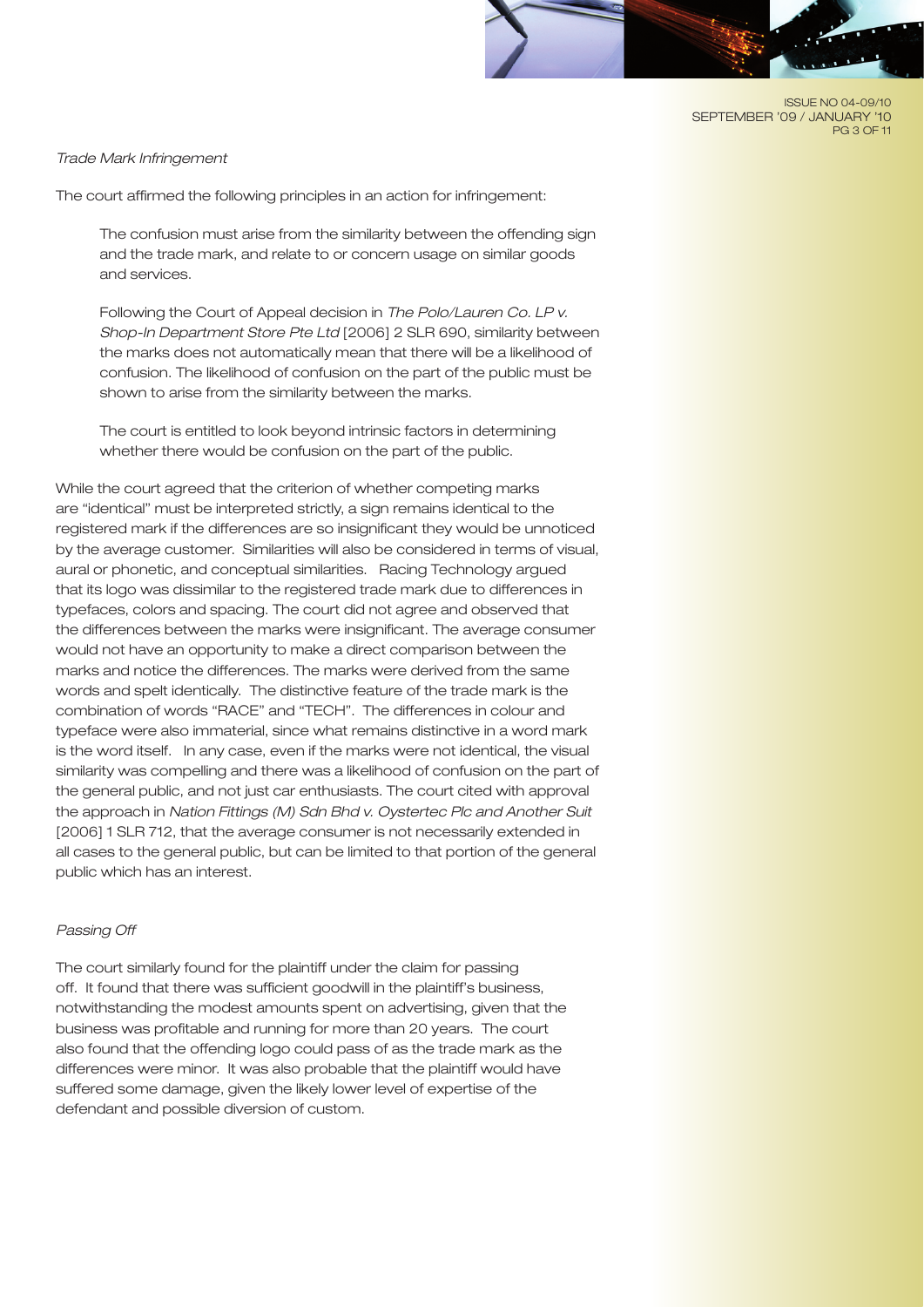ISSUE NO 04-09/10 SEPTEMBER '09 / JANUARY '10 PG 4 OF 11

# Kickapoo (Malaysia) Sdn Bhd and Another v The Monarch Beverage Co (Europe) Ltd [2009] SGCA 63

This is an interesting case which illustrates the interplay between contractual breach and infringement of trade marks and passing-off.

The plaintiff, The Monarch Beverage Company (Europe) Limited, is the registered proprietor of two trade marks in Class 32, 'KICKAPOO JOY JUICE' and 'KICKAPOO', for non-alcoholic beverages and juices. Monarch acquired rights in 1996 to the trade marks and the business from The Monarch Company Inc ('TMCI'), an American company. The 1st defendant was Kickapoo (Malaysia) Sdn Bhd ("KM"), a Malaysian company which was granted an exclusive licence to produce 'Kickapoo Joy Juice" soda in cans and PET bottles in Malaysia and Singapore by TMCI. The 2nd defendant, Kickapoo Beverage Pte Ltd ("KB"), is KM's subsidiary in Singapore.

In 2002, Monarch granted a licence to Heng Seng Company ("HSC") to manufacture and sell Kickapoo beverage in Shanghai ("the Shanghai licence"). HSC was the sole distributor of KM for Kickapoo beverage in Singapore. Shortly thereafter, Monarch informed KM that 'Kickapoo Joy Juice" beverage base concentrates would be sold to KM at an increased price of over 900%. This commercially made it unfeasible for KM to continue producing 'Kickapoo' soda. Although KM was contractually required to purchase beverage bases from approved sources, the price increase prompted KM to purchase the soda bases from unauthorised sources. Monarch relied on this to terminate the licence agreement in 2005 and appointed HSC as the new bottler and distributor of 'Kickapoo' soda drinks for the Singapore. Monarch also sued KM for trade mark infringement and passing off for using unauthorised beverage bases.

#### *Trade Mark Infringement and Passing Off*

S.27(1) Trade Marks Act provides that a person infringes a registered trade mark if, *without the consent of the proprietor of the trade mark*, he uses in the course of trade a sign which is identical with the trade mark in relation to goods or services which are identical with those for which it is registered. Since KM was purchasing Kickapoo concentrates from unauthorised suppliers, the court found that the use of 'Kickapoo' was without the consent of the proprietor and amounted to trade mark infringement and passing off. KM claimed to be mitigating their damage arising from the breach of contract by Monarch by sourcing alternative suppliers of concentrates, but since it had in fact affirmed the contract (and not accepted the breach), this argument did not succeed.

#### *Breach of Licence Agreement and Conspiracy*

Monarch claimed that it had sought to terminate the licence agreement on various occasions, for failure to furnish monthly reports, construct a bottling plant on time and use of unauthorized concentrates. The court found that the latter breach justified termination of the licence agreement. KM also counterclaimed for breach of the licence agreement by Monarch. The court considered the alleged acts of breaches prior to the termination in 2005 and concluded that Monarch had breached the agreement by failing to supply some quantities of concentrates to KM.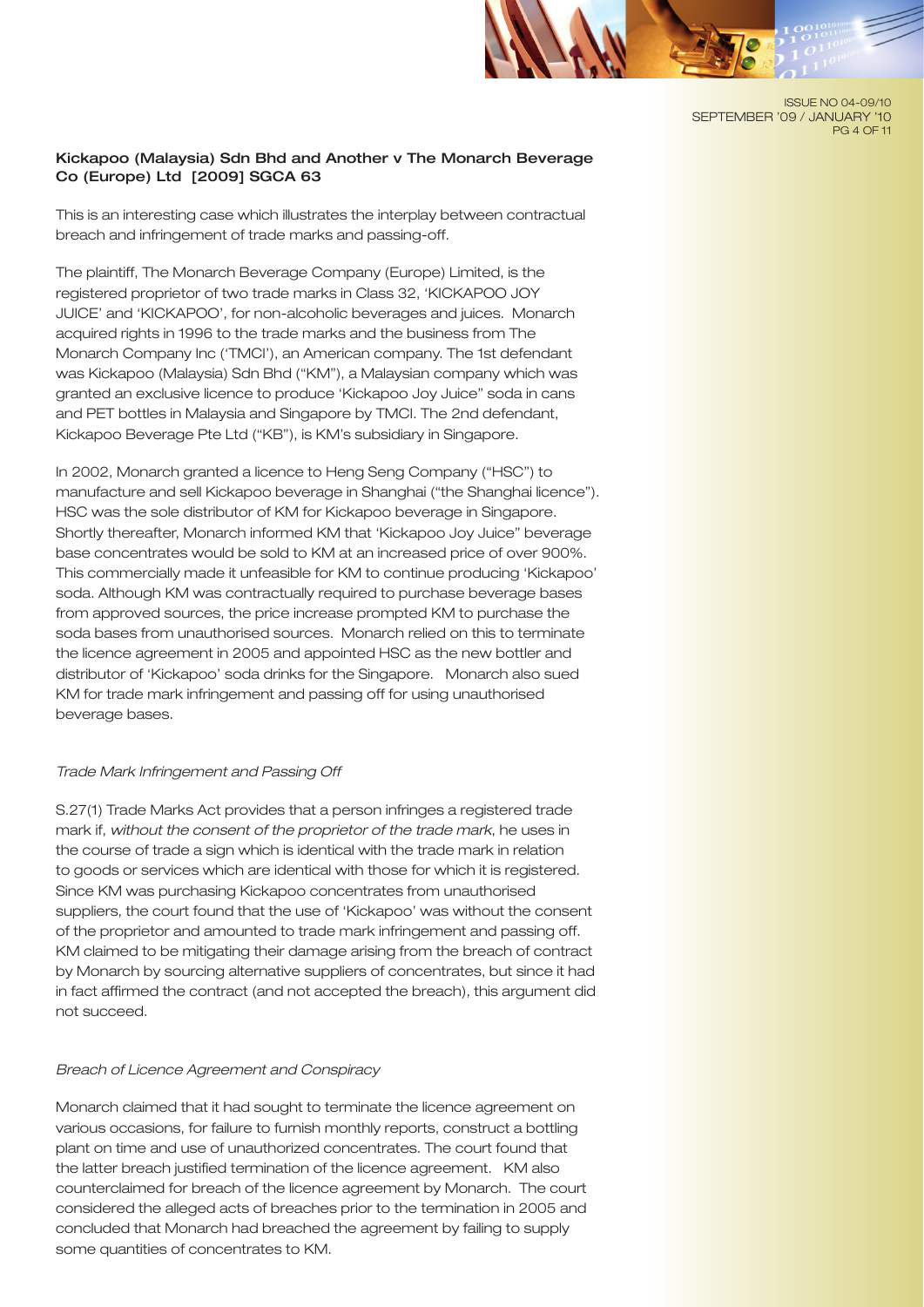

ISSUE NO 04-09/10 SEPTEMBER '09 / JANUARY '10 PG 5 OF 11

KM also alleged the tort of conspiracy by Monarch and HSC as they had wrongfully sought to terminate the licence agreement and the distributorship agreement between KM and HSC. The court agreed that the Shanghai licence given to HSC was in fact a sham and all 'Kickapoo' drinks produced under the Shanghai licence were in fact sent to Singapore. Accordingly, Monarch and the 2nd to 5th defendants involved were held to commit the tort of conspiracy by unlawful means. The defendants appealed to the Court of Appeal.

# *Decision of Court of Appeal*

The first issue on appeal was whether KM was entitled to be excused from trade mark infringement on the ground that Monarch was in breach of contract and had conspired to injure KM. The Court of Appeal found that trade mark infringement and the contractual infringement were two independent legal wrongs and one could not be used to justify or amounted to a defence of the other. Neither could KM claim that its acts of infringement should be regarded as acts towards mitigating damage.

The second issue was whether there was in fact passing off, on the basis that there was no misrepresentation as to the quality of the beverages, authority and/or trade source. The Court of Appeal agreed there was no deception since the unauthorised concentrates were in fact made using the original 'Kickapoo' formula.The misrepresentation however arose from deceiving the public that KM's 'Kickapoo' drinks were produced under the authorisation of Monarch, which was stated on can and PET labels. The public would have made the incorrect inference that the quality of KM's 'Kickapoo' product had been approved by Monarch. Accordingly, the claim in passing was made out and the appeal dismissed.

# CASE NOTE - COPYRIGHT

# RecordTV Pte Ltd v MediaCorp TV Singapore Pte Ltd and Ors [2009] SGHC 287

The plaintiff was the owner and operator a website service called "RecordTV". The website enabled registered users to select television programmes, aired on free-to-air channels by the defendants, for later viewing. The programmes would be downloaded and stored on the plaintiff's servers for later access by the registered users. This service is commonly referred to "time-shift" recording. The defendants issued cease-and-desist letters to the plaintiff claiming copyright infringement. The plaintiff then responded by commencing an action for groundless threats of infringement, which prompted the defendants to sue for infringement. The issues that the High Court had to deal with were whether the plaintiff was liable for communicating the free-toair programmes to the public and if found liable, whether the plaintiff can rely on any safe harbour or fair dealing provisions.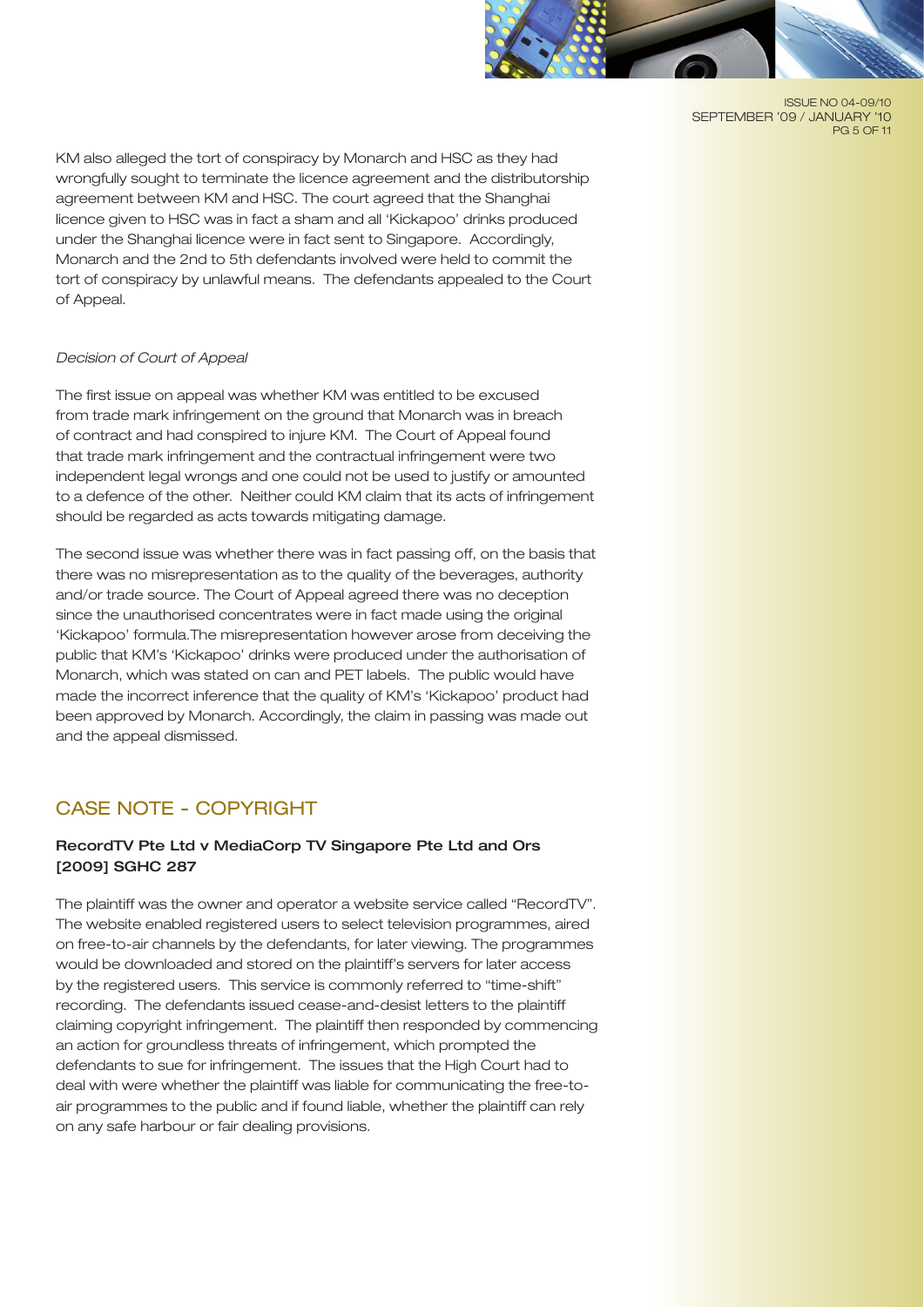ISSUE NO 04-09/10 SEPTEMBER '09 / JANUARY '10 PG 6 OF 11

## *Direct Infringement*

The claim for copyright infringement revolved around the issue of who was responsible for the acts of reproduction of the programmes. The plaintiff argued that the actual maker of the copies was the end-user, and not the plaintiff, who merely provided the means of recording. Section 103 Copyright Act defines infringement of a television broadcast to be the doing or authorising the doing in Singapore of any act comprised in the copyright.

The High Court found that automation of a process did not fundamentally alter the fact that the process of copying was initiated via a "voluntary human agency". Unlike the case of a video recorder, which gave its makers no control over how it would be operated, the RecordTV website was clearly devised for the purpose of reproduction, even if facilitated through an automated process. The court did not agree with the decision in *Cartoon Network LP v CSC Holdings Inc 536 F 3d 121* (2nd Cir 2008), which had found that that consumers undertook the copying and were the direct infringers, since consumers decided what programs will be copied and transmitted for later viewing and the remote recorder merely automatically reacts to customers' orders, akin to a user pushing the "record" button on a video cassette recorder. The court preferred the reasoning in *Sony Music Entertainment (UK) Ltd v EasyInternetCafe Ltd* [2003] FSR 48 instead and found that the end-user was the "maker" of the copies and that the plaintiff was not liable for direct infringement.

#### *Authorisation of Infringement*

The court adopted the principle in *CBS Songs Ltd v Amstrad Consumer Electronics Plc* [1998] 1 AC 1013 and held that to authorise an act means "*a grant or purported grant, which may be express or implied, of the right to do the act complained of*". In the present case, the end-user would probably be sophisticated enough to realise that the plaintiff had no authority to grant them the right to make copies of the television programmes. Hence, it could not have been possible for the plaintiff to have authorised infringement.

However, in the "FAQs" section of the RecordTV website, the plaintiff claimed to have consulted with the local info-communication and media authorities and obtained all necessary regulatory licenses from the Government of Singapore. This statement implied that the plaintiff had actual authority to provide the service and hence, was found to have authorised the acts of reproduction. Nevertheless, the tort of authorising infringement is premised on there being an act of primary infringement to begin with. While the end-user is the actual maker of the copies, he may not be guilty of infringement. Section 114(1) Copyright Act provides that the copyright in a television broadcast is not infringed by the making of a film of the broadcast for the private and domestic use. Section 114(1)(b) provides an exception to this if the film is made for the purpose of broadcasting the film or including it in a cable programme.

The issue that falls to be decided for the court was whether the RecordTV had included the broadcasts in a "cable programme". The court followed cases which suggested that a "cable programme service" would include transmission of information over the internet. Therefore, by facilitating the placement of recorded materials on its website, the plaintiff had included the broadcasts in a "cable programme".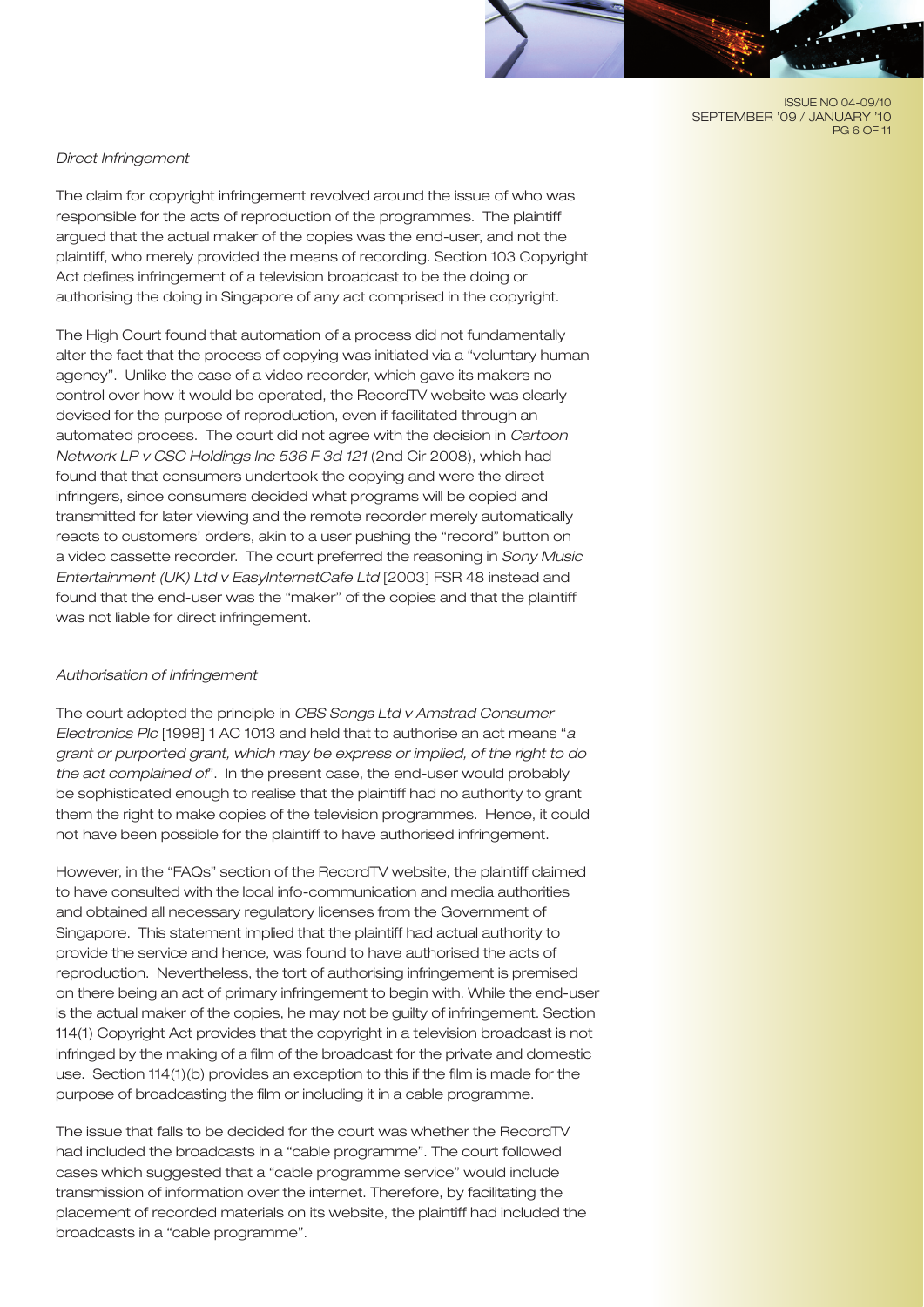ISSUE NO 04-09/10 SEPTEMBER '09 / JANUARY '10 PG 7 OF 11

However, this interpretation meant that end-users would not be able to avail themselves of the exception in section 114(1). To resolve this, the court reasoned that section 114 was aimed at the situation where the communication of copyrighted material was being made to someone. Hence, section 114(3)(b) "prohibits the making of a copy of a 'cinematograph film...for the purpose of...including it in a cable programme' *only where the cable programme is transmitted to viewers other than the end-user himself*". Hence, the end-user would not be regarded as actually having included a broadcast in a cable programme as all he has done is used that cable programme (the website) as a means of accessing his copy of the copyrighted material.

#### *Liability for communicating to the public*

The court found that the works was communicated to the public despite the requirement of subscription, since any member of the public with an internet connection could avail themselves of the service. Also, although the person responsible for communicating a copyright work to the public must also have "*control over the content of the communication at the time the communication was made*", as required in the Act, the court decided that there was an important distinction between the making and transmission of copyrighted material. Hence, after the end-user has communicated his preference for which broadcast or film he wanted to view, the plaintiff was responsible for determining the content of the communication upon playback. Therefore, the plaintiff was held liable for infringing the defendants' copyright in communicating the latter's broadcasts and films to the public.

#### *Safe Harbour Provisions*

The plaintiff argued that they were performing services of a "network service provider" and sought exemption against liability pursuant to section 193B Copyright Act. This was rejected as the court was of the opinion that the definition of a "network service provider" was that of a business providing the service of enabling a person to access and connect to a network. The court relied on Parliament's intention of limiting the exemption to only protect *bona fide* network service providers from inadvertently being found liable for copying copyrighted materials.

Insofar as the general defence of fair use was concerned, while the court accepted that "time-shifting" of the copyrighted material was permitted, this did not permit the plaintiff to rely on its users' fair dealing right to exculpate its own behaviour. Furthermore, the court found that as RecordTV was inherently a commercial endeavour and did not satisfy the five criteria for fair dealing.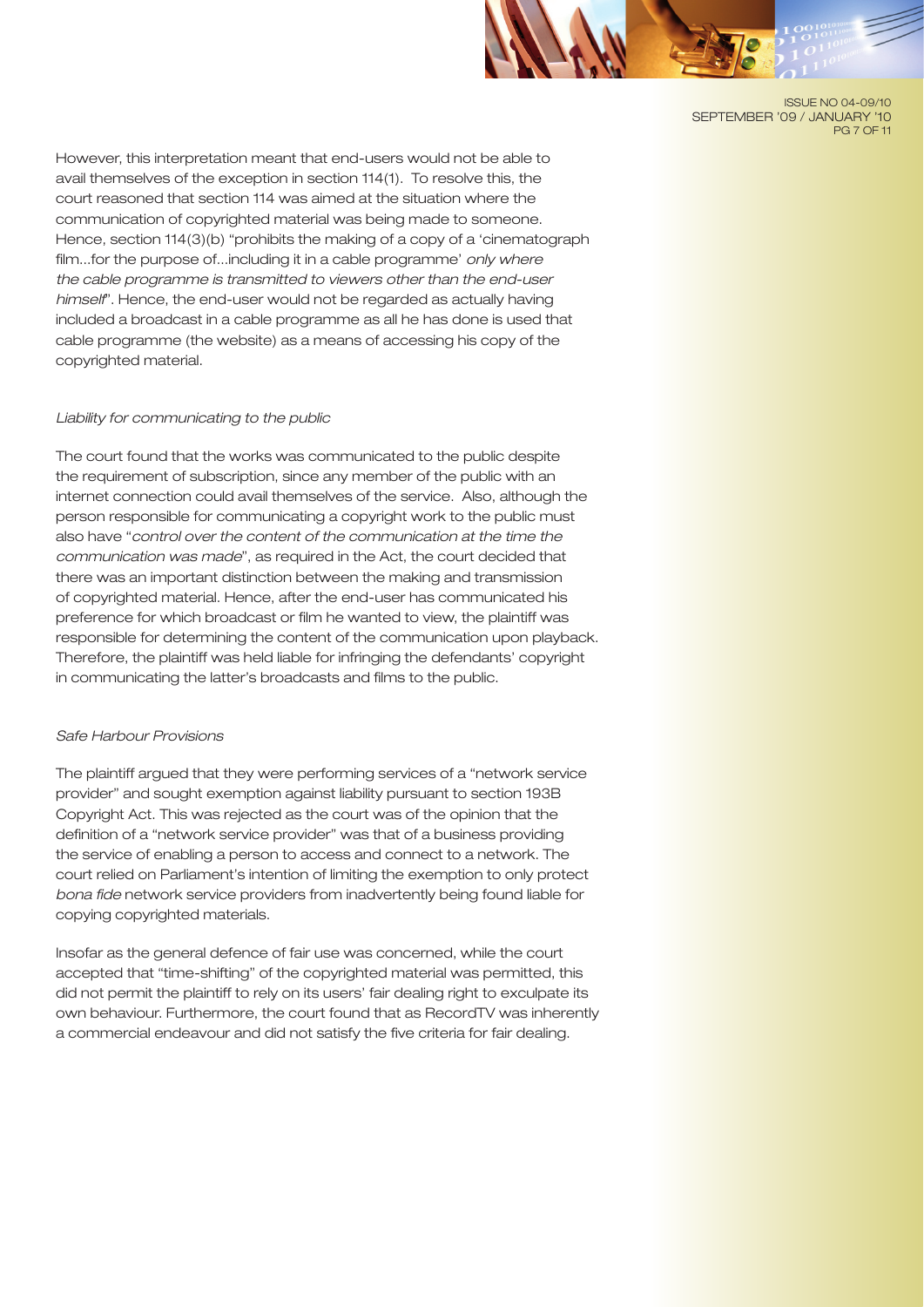

# CASE NOTE - PATENTS

## Muhlbauer AG v Manufacturing Integration Technology Ltd [2009] SGHC 45

The Plaintiff is a German company with a registered patent ("invention") in Singapore. The patent described a machine for checking and rotating electronic components. Claim 1 was a device claim which contained three essential features and Claim 7 was a process claim with three essential features. The inventive concept was asserted as being "inspection on the fly".

The Defendant manufactured and marketed a machine which the Plaintiff claim infringed the patent. The Defendant did not dispute infringement but counterclaimed that the patent is invalid for lack of novelty and inventiveness. The Defendant relied on four patents and a machine to invalidate the patent for lack of novelty. The Defendant also claimed that there was no or insufficient inventive step as the invention.

The court found that the invention in this case was not novel as the key concepts within Claims 1 and 7 have been clearly anticipated by prior patents. Although the invention had a few differences from the prior art, these were either not material enough to be considered novel (such as the difference between a horizontal axis and a vertical axis) or insignificant to the invention. While some of the prior art patents did not specifically disclose the full details of the possible variants to their machines, these would be obvious to a person skilled in the art, applying the 4 step *Windsurfing International* test. Based on the Defendant's expert witness, the crux of the inventive concept of the patent was the conducting of vision inspection concurrently during the rotation of the pick-up heads and via the through opening between the pickup heads. These concepts were already present in a prior art patent and the only technical difference between that patent and the Plaintiff's patent was immaterial.

## Cargill International Trading Pte Ltd v Martek Biosciences Corporation [2009] SGIPOS 12

The plaintiff sought to revoke a pharmaceutical patent owned by Martek Biosciences under sections 80(1)(a) and 80(1)(c) Patents Act. The patent relates to processes for the production of arachidonic acid containing oils, free of eicosapentaenoic acid. Arachidonic acid is required for human metabolism but cannot be synthesized in humans *de novo*. Cargill International cited ten prior art and alleged that the patent claims were not novel or inventive and that the specifications did not disclose the invention clearly and completely for it to be performed by a person skilled in the art. Martek responded by seeking amendments to the patent, which were not opposed. Notwithstanding some findings of novelty in some claims, the court found that the main claims lacked an inventive step. As such all the dependent claims failed and the invention in the Patent was not patentable. The amendments were allowed, as they did not result in the specification disclosing any additional matter nor extending the protection conferred by the Patent.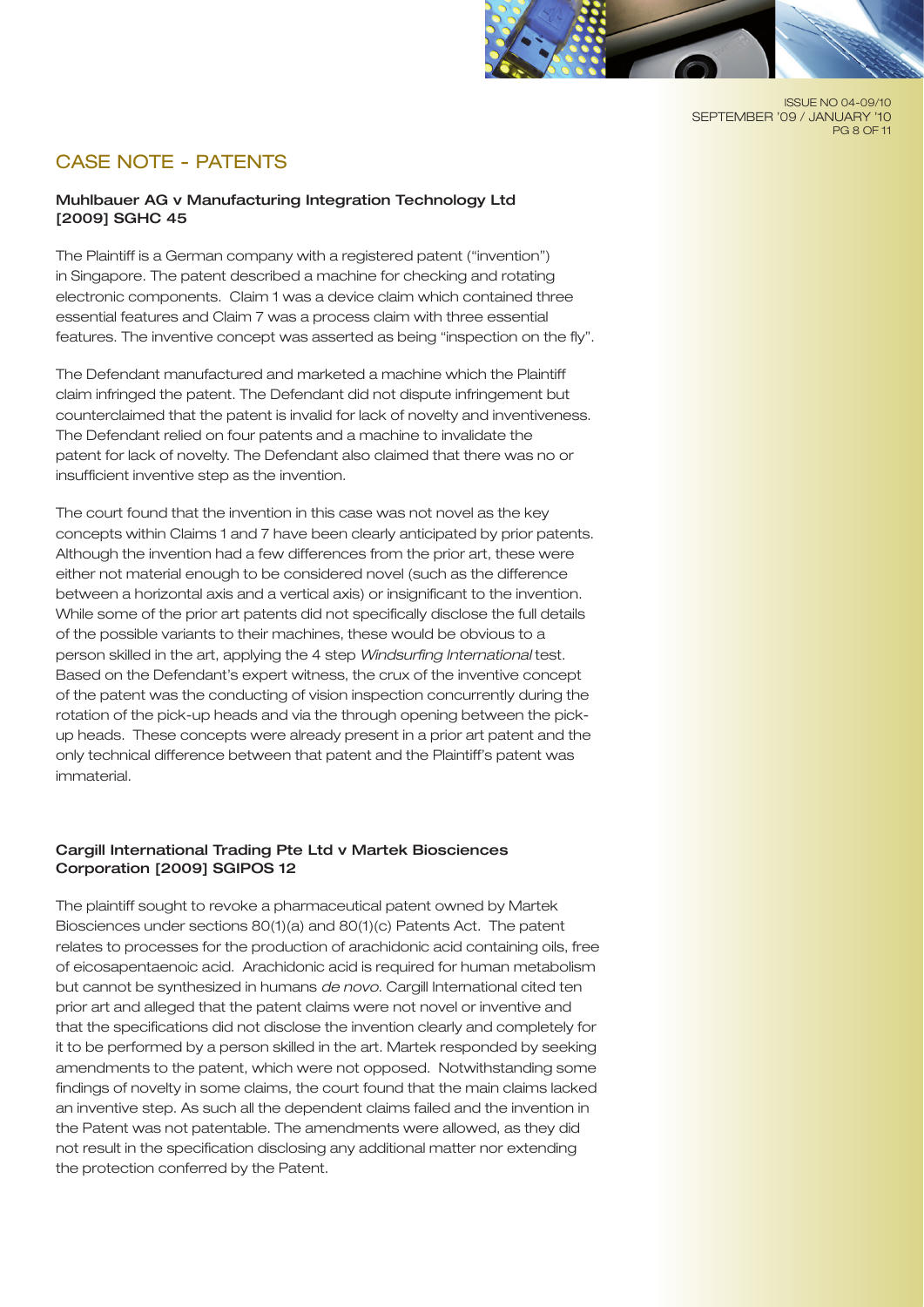ISSUE NO 04-09/10 SEPTEMBER '09 / JANUARY '10 PG 9 OF 11

The case is useful to practitioners for the discussion by the court on the role and type of expert witnesses. The court acknowledged that an expert's role is to provide assistance by explaining words or terms of science or art appearing in documents which have to be construed by the court. The court also highlighted that the expert must be seen to be fairly independent and have no commercial interest in the outcome of the proceedings. Where as in the present case, the sole inventor and a former director with the company were called as expert witnesses, their testimony would be subject to greater scrutiny by the court.

# CASE NOTE – DOMAIN NAME

Domain Name Dispute Resolution - "unilever.com.sg" Case No. SDRP-2009/0002(F)

# *Background*

The Complainant is Unilever PLC ("Unilever"), a company incorporated in the United Kingdom. Unilever is the proprietor of the name "UNILEVER" for a wide range of goods and services, and it has used the "UNILEVER" name on its products. It also owns many domain names containing the name "UNILEVER", including unilever.sg.

The Respondent is Fuzhou Zhongsikong Network Service ("Zhongsikong"), a company registered in China. It registered the domain name www.unilever. com.sg ("Domain Name"). Unilever filed a complaint contending that the Domain name was identical or confusingly similar to its many "UNILEVER" domains, the "UNILEVER" name, and its trade mark. It also contended that Zhongsikong registered and used the Domain Name in bad faith.

The Respondent did not submit a response. The panel affirmed that the case would thus be decided on the basis of complaint.

# *Infringement*

The Domain Name is identical or confusingly similar to the name or mark "UNILEVER". The panel observed that it has been accepted that the addition of the portion ".com.sg" is insignificant. The panel found that Zhongsikong reproduced the name "UNILEVER" and incorporated it into the Domain Name, with little modification or addition, thus committing an act of infringement. The panel also agreed that the "UNILEVER" name and trade mark qualified as a well known trade mark in Singapore.

# *Bad Faith*

Zhongsikong's use of the UNILEVER name on the Domain Name amounted to bad faith. The panel noted that it was entitled to draw an adverse inference from Zhongsikong's failure to file a response. It found that there was no bona fide use of the Domain Name and website. The website was used for 'domain name parking', and it stated that the website was available for sale. The links titled "Ponds", "Dove", "Omo", "Hazeline" and "Lux" did not pertain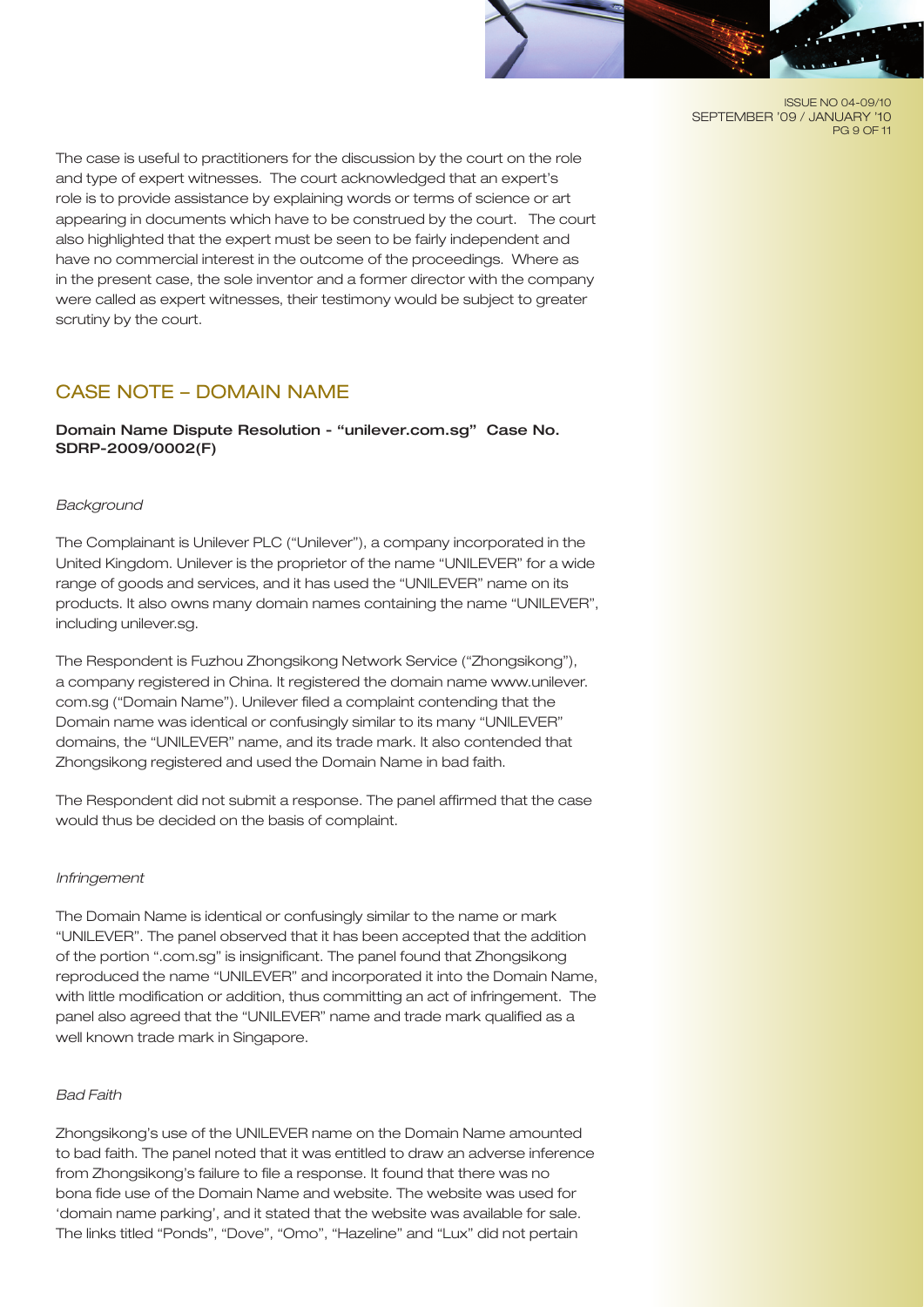

ISSUE NO 04-09/10 SEPTEMBER '09 / JANUARY '10 PG 10 OF 11

to any products or services but led instead to pages that were similar to the main web page. These were also brand names and trade marks belonging to Unilever. Zhongsikong's use of the Domain name would potentially mislead internet users into thinking that it was associated with Unilever or Unilever's website. There was also no evidence of legitimate non-commercial or fair use of the Domain Name. The Panel found that Zhongsikong most likely registered or acquired the Domain Name for the purposes of selling it, and thus did so in bad faith.

Zhongsikong also breached the SGNIC Registration Policies, Procedures and Guidelines by registering a Domain Name which infringed on the rights of Unilever.

#### *Passing Off*

The Panel found that Unilever had established its rights in the mark "UNILEVER", and it also possessed valuable and substantial goodwill in the "UNILEVER" name and trade mark. It engaged in significant advertising and promotion of its products and services by reference to the UNILEVER name and trade mark. The Panel accepted Unilever's argument that the Domain name was a misrepresentation to the public that Zhongsikong was connected with Unilever. The registration of the Domain Name would thus likely cause erosion to Unilever's reputation and goodwill, and cause damage to Unilever.

# DEVELOPMENTS

# Code of Conduct for Patent Agents

On 15 December 2009 the Patents (Patents Agents) (Amendment) Rules 2009 came into force bringing with it a new "Code of Conduct" ("the Code") for patent agents. The newly implemented section 15A Patents (Patent Agents) Rules 2001 ("the Rules) requires every registered patent agent with a practicing certificate to comply with the Code. Supplementing the aforementioned section, the Fifth Schedule of the Rules ("the Schedule) includes the specifics of the Code. In addition to the standard requirement to be suitably qualified, article 2 of the Schedule requires the patent agent to inform his client of his expertise

Rules of professional etiquette also apply to patent agents, as they are required to, maintain professional standards, be courteous and ethical (article 5); not act in a manner that is fraudulent, deceitful (article 5), against the interests of the client (article 9), or in any way misleading (article 12). Finally, an interesting addition is article 7 which lays out guidelines for when a client is referred to the patent agent by a third party. Essentially, the patent agent must exercise independent judgment and not be influenced in any way by the referrer.